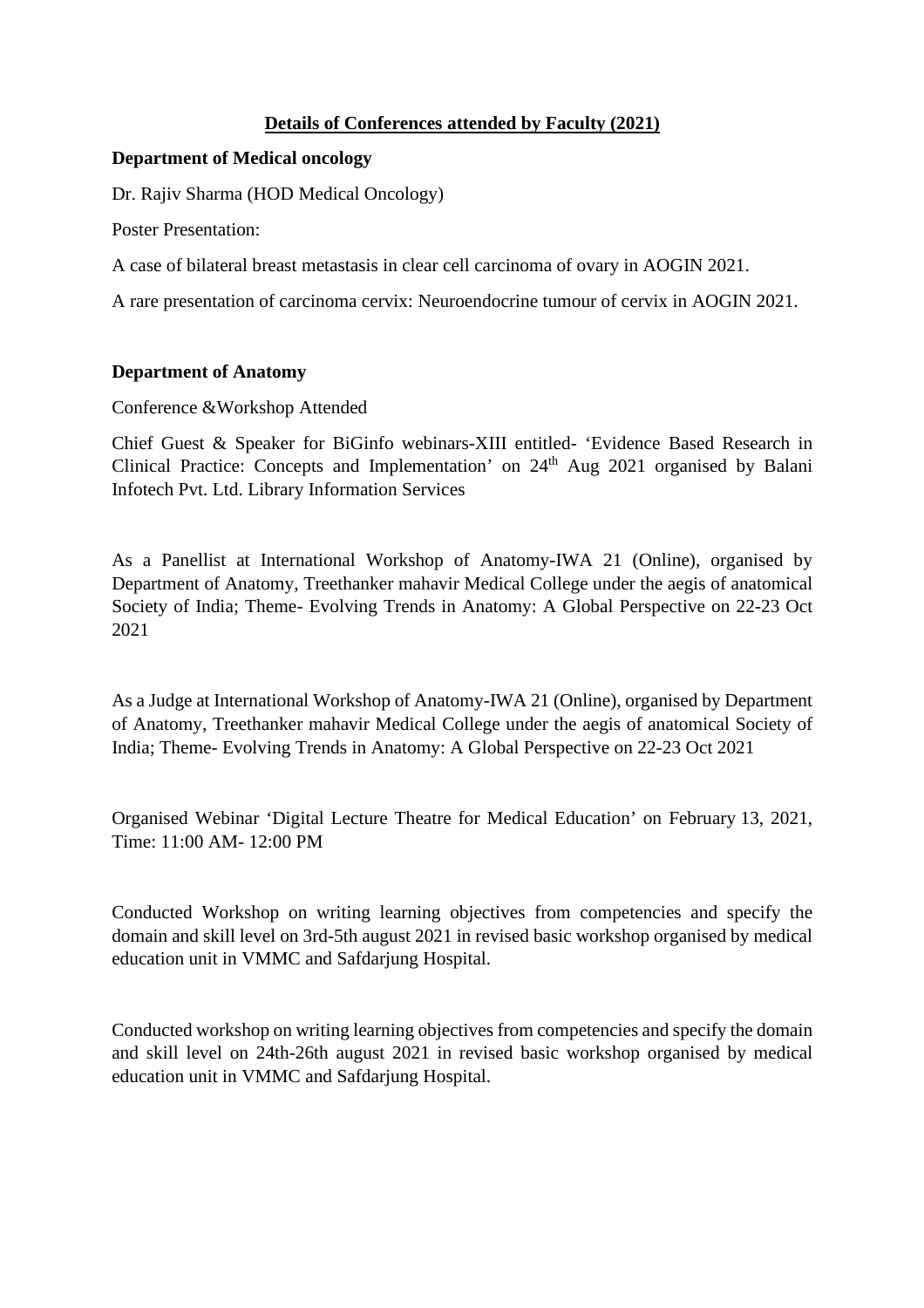Participated in international workshop of anatomy IWA- 2021, Organised by department of anatomy Teerthanker Mahavir medical college and research centre under the ages of ASI from 22-23 October 2021.

Participated Indian Academy of Neurosciences workshop on "Brain imaging and mapping protocol for humans" in July2021 organized by department of Physiology and biochemistry, AIIMS New Delhi.

Attended Medical education conference (MEDUCON-2021) organized by department of Medical education, JIPMER, Puducherry on 2-3rd September 2021.

Participated pre conference workshop of Medical education conference (MEDUCON-2021) organized by department of Medical education, JIPMER, Puducherry on 2nd September 2021 on "soft skill for medicos".

Participated pre conference workshop of Medical education conference (MEDUCON-2021) organized by department of Medical education, JIPMER, Puducherry on 2nd September 2021 on "Pedagogical approaches and best practices in SBME".

Participated international workshop of Anatomy IWA-2021 on "Evolving Trends in Anatomy: A global perspective" from 22-23 October organized by department of Anatomy TMMC& Research Centre.

## **Department of Respiratory, critical care and sleep medicine**

Dr Rohit Kumar

Conference Attended:

What is New in GINA Guidelines 2021 guest lecture by Dr Rohit Gupta during NCCP meet held in Habitat Center on 10<sup>th</sup> Oct 2021.

Dr Pranav Ish

Conference Attended:

**NAPCON** 

DIABECON

Workshop on LUNG AND HEART TRANSPLANT in 2nd INSHLT virtual annual meet AIIMS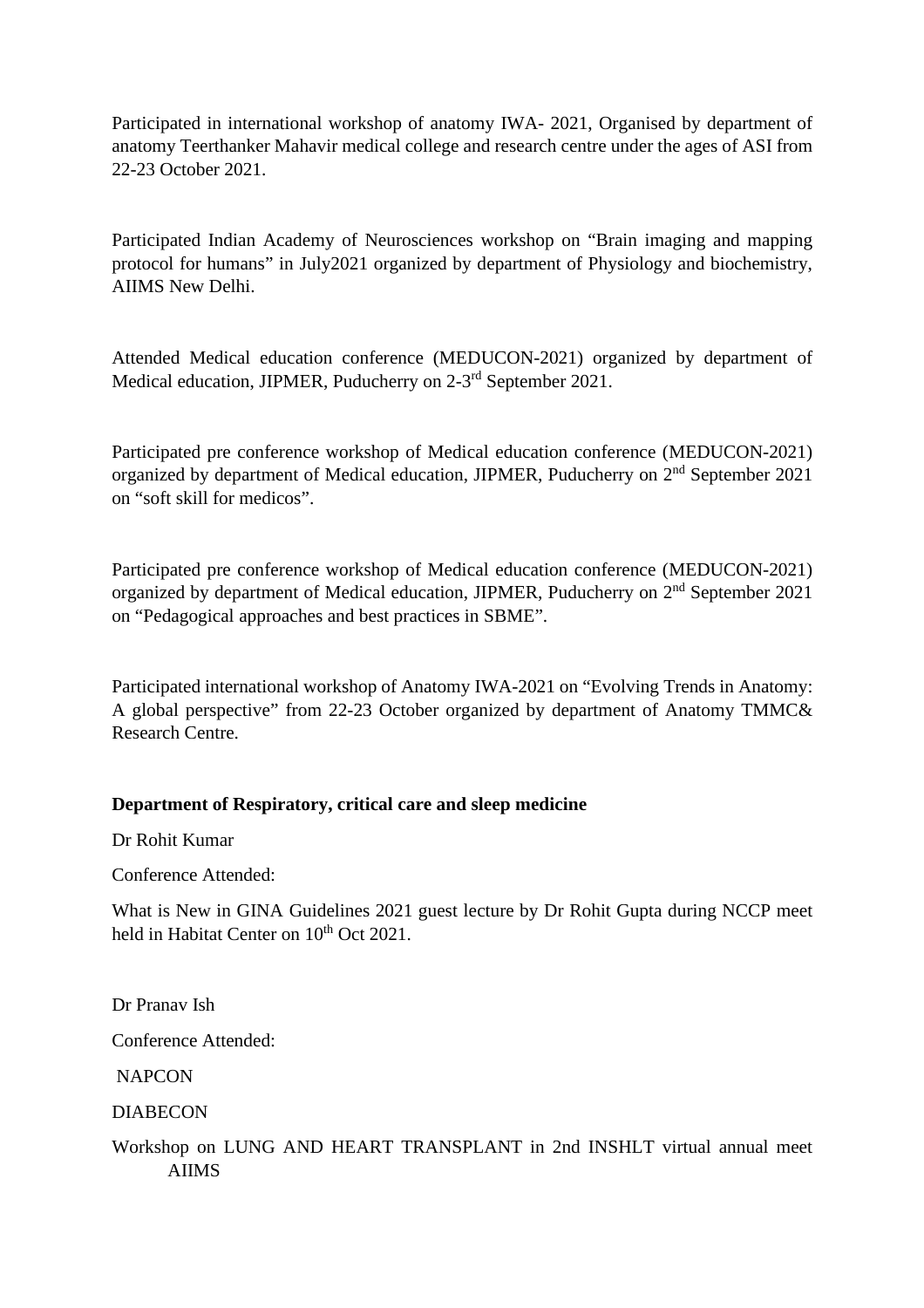HRCT Masterclass (June 2021-sept 2021), CHEST (ACCP)

12th National Conference on Health Professions Education Under the Aegis of Academy of Health Professions Educators India, Amritsar

2021 Global TB Clinical and Educational Summit-Online certificate

Update on radial and Linear EBUS workshop-Delhi

Advanced certificate course in Diabetes 2021(EASD)-European association for study of diabetes

Revised basic course workshop-medical education technologies-VMMC / SJH 2021

International workshop- mechanical ventilation -PULMOCRIT AIIMS

Training course of pulmonary rehabilitation-VPCI, Delhi

Dr Nitesh Gupta

Conferences attended:

Guest lectures

Prevention of lung cancer and current research – ICMR-NIP, New Delhi World Cancer Research Day, September 2021

Cryobiopsies in DPLD – Evidence; Yashoda Hospitals, Hyderabad, India 2021

Current and Future research in COVID19. Combating COVID-19 crisis: Yashoda Hospitals and University of Leicester. 2021.

Physical Examination of Respiratory System. OSCE Workshop. NAPCON 2021(ONLINE)

"Bronchoscopy indications and procedural aspects in ICU" in BRONCHUS 2021, Hyderabad, India

## **Department of Physical Medicine & Rehabilitation**

Dr Nonica Laisram, Principal Consultant & Professor

DelhiPMRCon  $2021(6<sup>th</sup>,7<sup>th</sup>$  Feb) As faculty and chaired plenary session

AOCNR 2021 6-8th Aug 2021 and presented e-poster on "Neurodegeneration with brain iron accumulation: A rare and unique challenge to the Physiatrist."

Dr R K Wadhwa, Addl. MS, HOD, HAGO & Professor DelhiPMRCon  $2021(6<sup>th</sup>,7<sup>th</sup>$  Feb)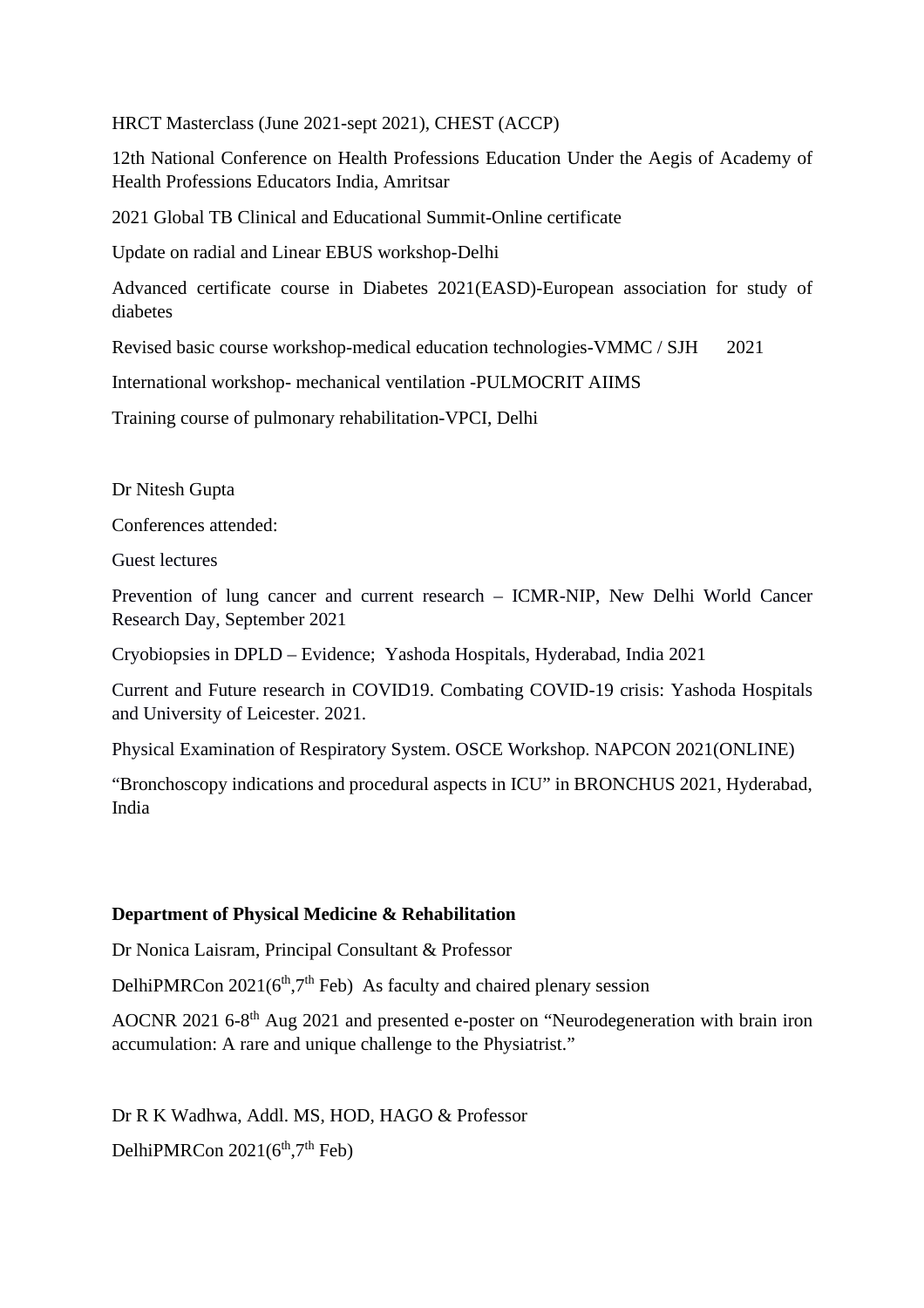Dr Diganta Borah, Professor

DelhiPMRCon  $2021(6<sup>th</sup>,7<sup>th</sup>$  Feb)

Dr Ajay Gupta, Professor

DelhiPMRCon  $2021(6<sup>th</sup>,7<sup>th</sup>$  Feb) As faculty and chaired a session on free paper

IFNR in April 2021 as faculty for session on spasticity management and as judge for poster presentation

AOCNR 2021 6-8<sup>th</sup> Aug 2021 as faculty for session on pain management in Neurorehabilitation

IAPMR mid term CME,  $24<sup>th</sup> - 26<sup>th</sup>$  Sept 2021 as faculty on need for uniform PG curriculum

Dr Shweta Jain, Professor

DelhiPMRCon 2021(6<sup>th</sup>,7<sup>th</sup> Feb) and presented CME lecture on " COVID-19 Pandemic: Safdarjung Experience"

Dr Suman Badhal, Professor

Organised DelhiPMRCon 2021 ( $6<sup>th</sup>$ ,  $7<sup>th</sup>$  Feb) as organizing secretary

Workshop on sexual harassment & gender sensitization at work place by NAHRD, Feb  $10^{th}$ -11th, 2021

Revised basic workshop in medical course education technologies on 30<sup>th</sup> March-1<sup>st</sup> April

IAPMR mid term CME, 24<sup>th</sup>-26<sup>th</sup> Sept 2021

Dr B. Kiran, Assistant Professor (Contract) DelhiPMRCon  $2021(6<sup>th</sup>,7<sup>th</sup>$  Feb)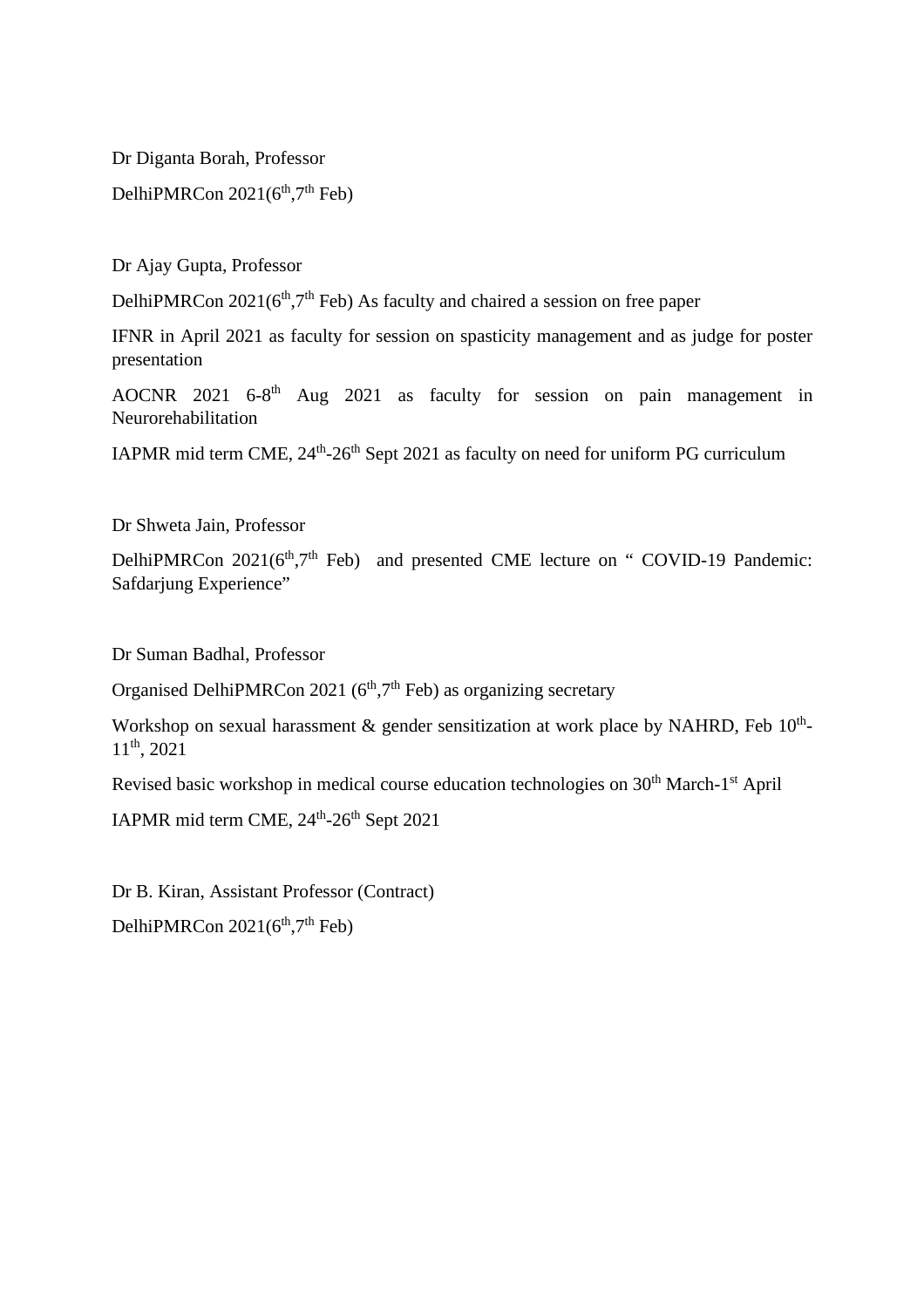### **Department Of Biochemistry**

Dr. Anita Rani- Director Professor

**Conferences** 

Attended Revised Basic Course Workshop (rBCW) in Medical Education Technologies conducted by Medical Education Unit, Vardhman Mahavir Medical College & Safdarjung hospital, New Delhi.

Attended webinar on "NABL- Medical (Entry Level) Testing Laboratories Recognition Program.

Dr. Amita Yadav- Professor

Participated as Judge of Poster session in 28th National conference of Association of Medical Biochemists of India held in Raipur from 2nd-5th Dec'2021

Dr. Rajni Dawar Professor

Conferences Attended

 $47<sup>th</sup>$  Annual Conference of Indian Immunology society on  $17<sup>th</sup>$  -18<sup>th</sup> Dec 2021 (online mode)

10<sup>th</sup> Annual CME of Clinical Biochemistry-2021 "Therapeutic Drug Monitoring-the right test at the right time" organized by Department of Biochemistry, Sir Ganga Ram Hospital, New Delhi & Association of Clinical Biochemists of India-Delhi Chapter on 16<sup>th</sup> November, 2021

Dr. Megha Arora –Associate Professor

1.Participated as Judge of Poster session in 28th National conference of Association of Medical Biochemists of India held in Raipur from 2nd-5th Dec'2021

Dr. Surabhi Yadav – Professor

1.Participated as Judge of Poster session in 28th National conference of Association of Medical Biochemists of India held in Raipur from 2nd-5th Dec'2021

Dr. Vandana Saini – Professor

Conferences attended;

"Molecular Ingress in the realm of Modern Diagnostics" organized by AIIMS Raipur from 2- 5<sup>th</sup> December, 2022. (attended as Chairperson)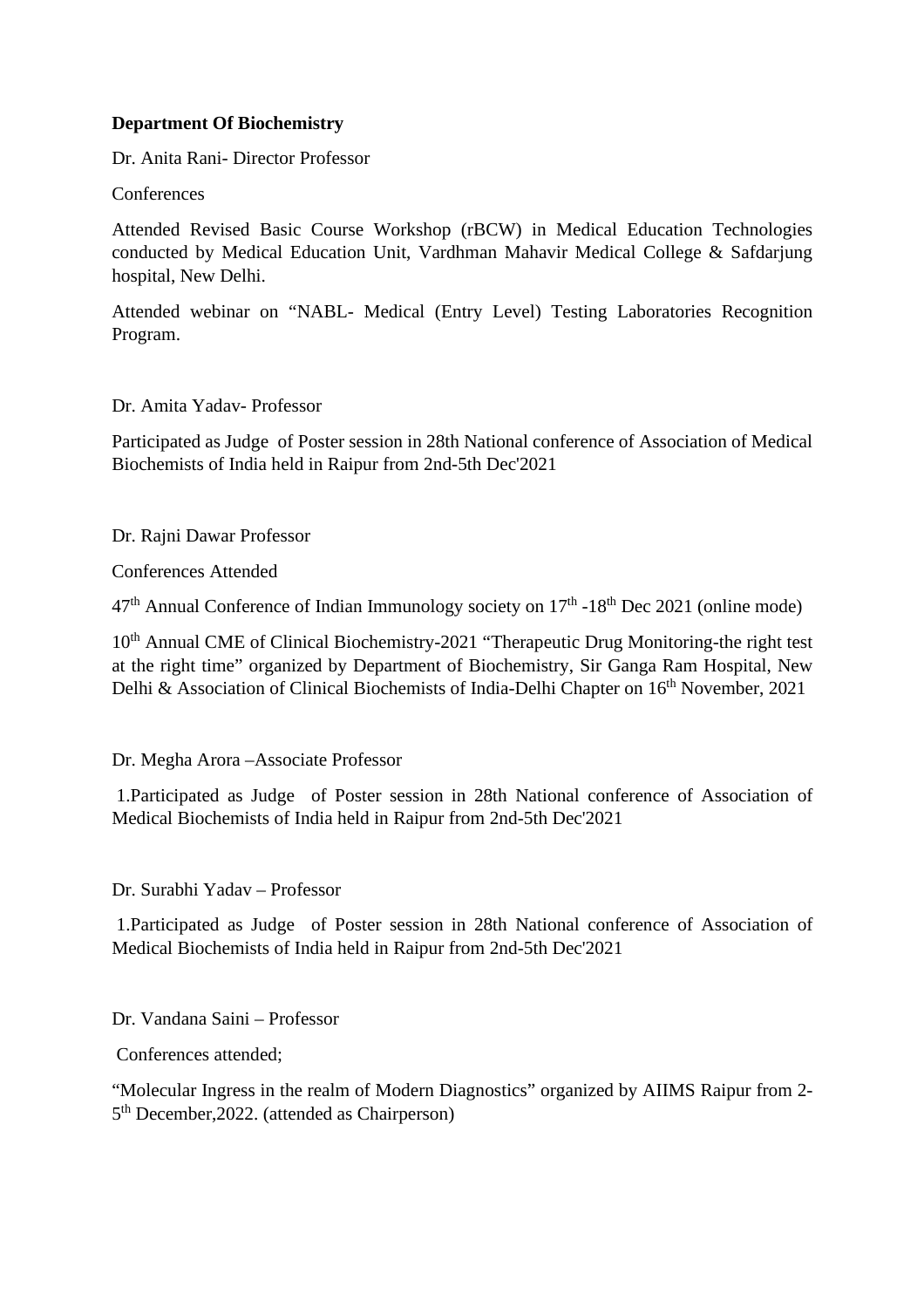10<sup>th</sup> Annual CME of Clinical Biochemistry-2021 "Therapeutic Drug Monitoring-the right test at the right time" organized by Department of Biochemistry, Sir Ganga Ram Hospital, New Delhi & Association of Clinical Biochemists of India-Delhi Chapter on 16<sup>th</sup> November, 2021.

CME B-Kon 2021 "Diagnostic dilemmas in platelet and coagulation disorders" organized by Department of pathology, Govt. Medical College, Kottayam, Kerala held on 10<sup>th</sup> April 2021.

Virtual National CME on "Assault on health care workers:ways to overcome" organized by AIIMS, Telangana on 1<sup>st</sup> July 2021.

Dr. Shilpa Suneja –Assocate Professor

**Conferences** 

Participated in the two-day National Webinar on "Attainment of Quality Benchmark in Medical 28th National Conference of Association of Medical Biochemists of India Education: Responsibilities of a Health Institution" organized by IQAC, KGMU in collaboration with ECHO India on December 3rd - 4th, 2021.

Dr. Sukanya Gangopadhyay- Associate Professor

#### Conferences attended

Attended Pre conference workshop on 'Digital Tools to improve learners engagement' at National Conference of Health Professions education held on 28 October 2021 organized by Sri Guru Ram Das University of Health Sciences, Sri Amritsar.

Attended Pre conference workshop on 'Self Directed Learning' at National Conference of Health Professions education held on 27 October 2021 organized by Sri Guru Ram Das University of Health Sciences, Sri Amritsar.

Attended 12th National Conference of Health Professions education held in hybrid mode from 26-30 October 2021 organized by Sri Guru Ram Das University of Health Sciences, Sri Amritsar virtually.

Attended LeadCon 2021 "Lead, Environment & Health" held in virtual mode from 29-31 October 2021 organized by All India Institute of Medical Sciences, Jodhpur.

Attended 47th Annual Conference of the Association of Clinical Biochemists of India, Hybrid mode, 12-15 December, 2021, WBUHS, Kalyani, West Bengal, India.

Dr. Vibha uppal- Associate Professor

Conferences attended:

12th National Conference on Health Professions Education held at Sri Guru Ram Das University Of health Sciences , Sri Amritsar from 26-30 oct 2021(Judged Poster session)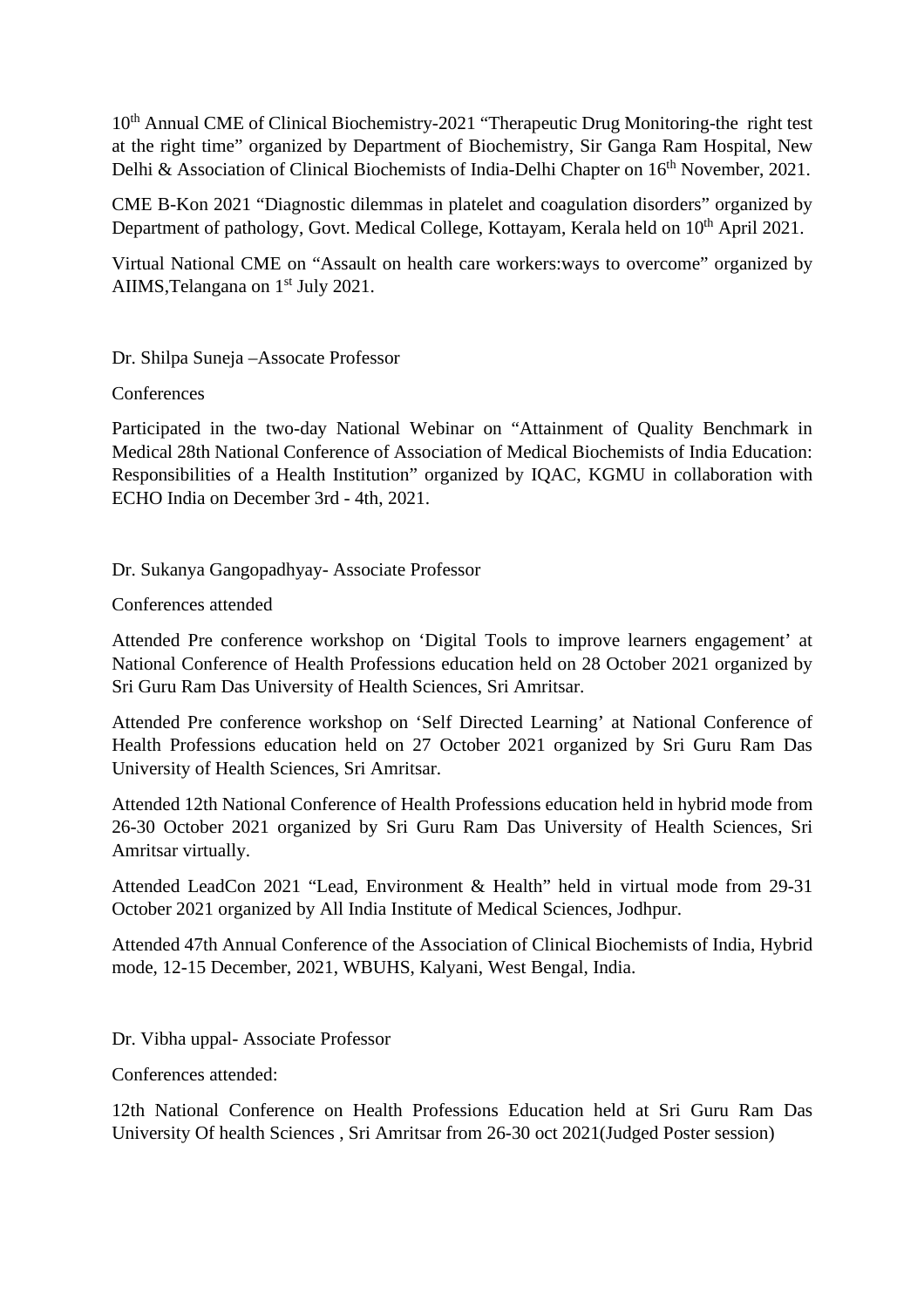47th National conference of association of clinical Biochemists of india, 12th - 15th December 2021 99

Dr. Deepa Haldar- Associate Professor

Conferences attended

28th National conference of Association of Medical Biochemists of India held in Raipur from 2nd-5th Dec'2021

Online Lecture series Practical Implementation of ISO 15189:2012conducted by ACCLMP-Delhi Chapter from 1<sup>st</sup> Feb 21-4<sup>th</sup> March 21.

Dr. Khageshwar Mahato-Associate Professor

Attended 47th Annual Conference of the Association of Clinical Biochemists of India, Hybrid mode, 12-15 December, 2021, WBUHS, Kalyani, West Bengal, India.

#### **Sports Injury Centre**

**Conferences** 

1. Chaired a session as panelist and presented case series in TKR in 2nd National Knee &

Hip Joint Replacement Foundation Cadaver Arthoplasty Course – Dr. R.K. Arya

#### **Department of Dermatology**

Conferences attended

Dr. Geeti Khullar

Participated as faculty in the session "Clinicopathological correlation" in E- DERMACON 2021 in feb 2021.

Delivered talk on the topic "challenges in the management of cutaneous leishmaniasis in web mar on neglected tropical diseases by special interest group neglected tropical diseases in may 2021.

Delivered talk on the topic "Non – infective granulomas" in webmar by special interest group dermatopathology.

Participated as panellist in panel discussion on "sexually transmitted diseases" in E-MID CUTICON 2021 Delhi.

Participated as Moderator for panel discussion on "Extragenital discharge" in April 2021.

Participated as panellist in MID-DERMACON 2021 at Mangalore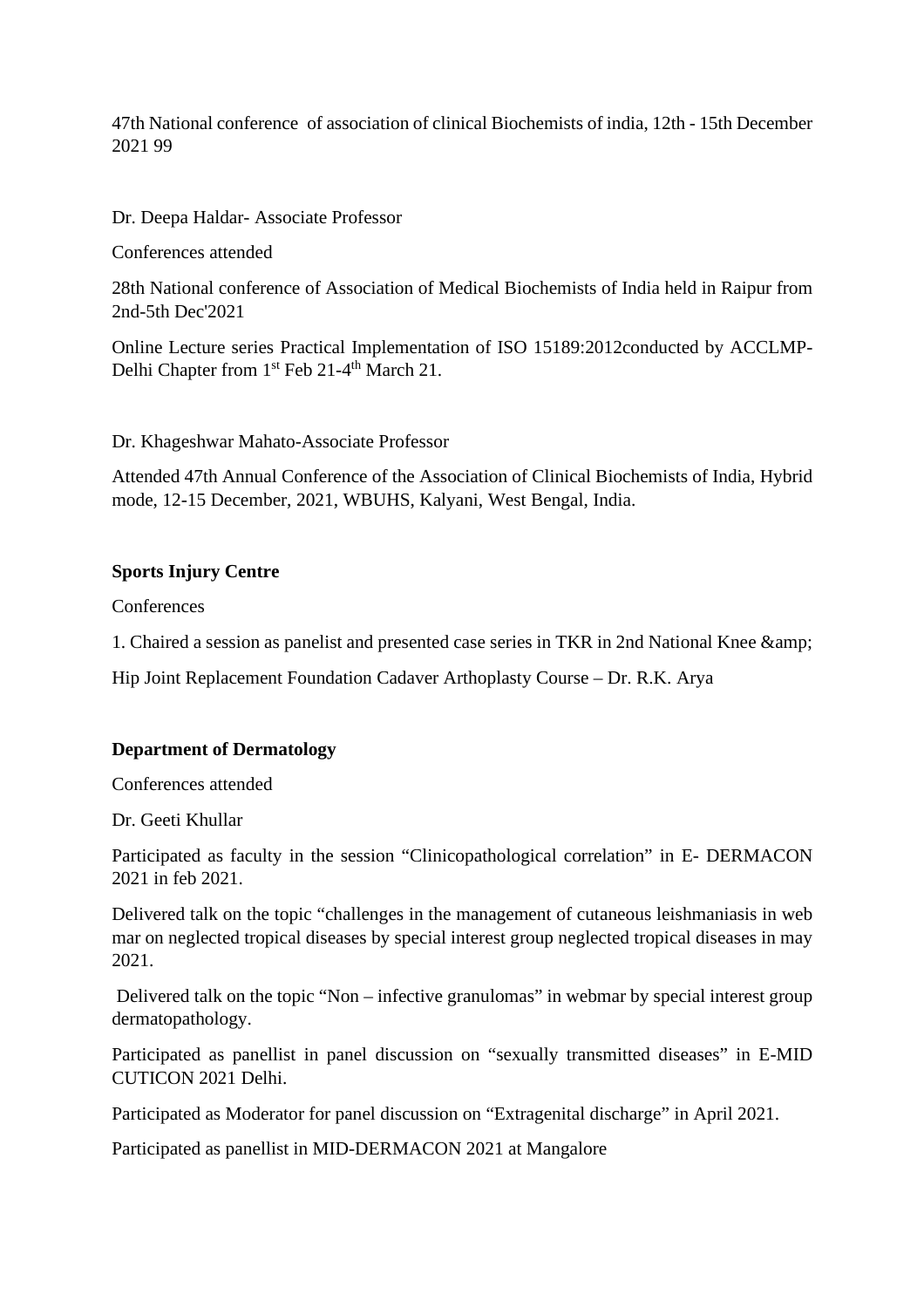Delivered talk on "Not so Mino cons cutaneous nodules" in MID-DERMACON 2021 at Mangalore

Participated as faculty for IADVL postgraduate lecture series on dermatopathology and clinicdermascopic-histopatholgic corelation.

Participated as panellist in panel discussion on "connective tissue disease" in annual cuticon, 2021 Delhi.

Participated as Quiz Master in IGNQPP 2021 for states Uttarpradesh & Uttarakhand.

### Dr. Sumathi Muralidhar

14th to 18th April 2021 – Attended International STD Conference World Congress Organized by IUSTI, Received Scholarship.

12 September 2021 – Invited Speaker at ASTICON-2021 organized by IASTD Hyderabad

#### Dr. Aradhana Bhargava

1. Was invited to chair the session on "Screening Procedures for Cervical Cancer- HPV Testing" at Pre-Conference Workshop for Protocols & Procedures for Cervical Cancer Prevention (Video Workshop), 43rd Annual AOGD Conference of The Association of Obstetricians and Gynaecologists of Delhi, on 18th November 2021.

2.Was invited National Health Systems Resource Centre, Technical Support Institution with National Health Mission, Ministry of Health & Family Welfare, Government of India, to give a talk on "Fire Safety" during National Webinar for "Patient safety week" on 16th September 2021.

3.Was invited as a faculty by HISICON 2021, XVII Annual Conference of Hospital Infection Society- India, for a pre-conference workshop "Biosafety in Public Health Laboratories/ Health Care setting" on the theme- Healthcare Associated Infections Addressing Challenges and unfolding of solutions held on 28th July 2021.

4.Was invited as a panellist at Mid Cuticon E conference 2021 by Indian Association of Dermatologists, Venereologists and Leprologists (Delhi State Branch) in the Panel Discussion on Challenging Scenarios in STI on 11th July 2021.

5.Was invited as a panellist in 17th World Congress for Cervical Pathology & Colposcopy IFCPC India 2020ne Virtual World Congress from 1st to 5th July 2021 in the panel discussion on interesting cases.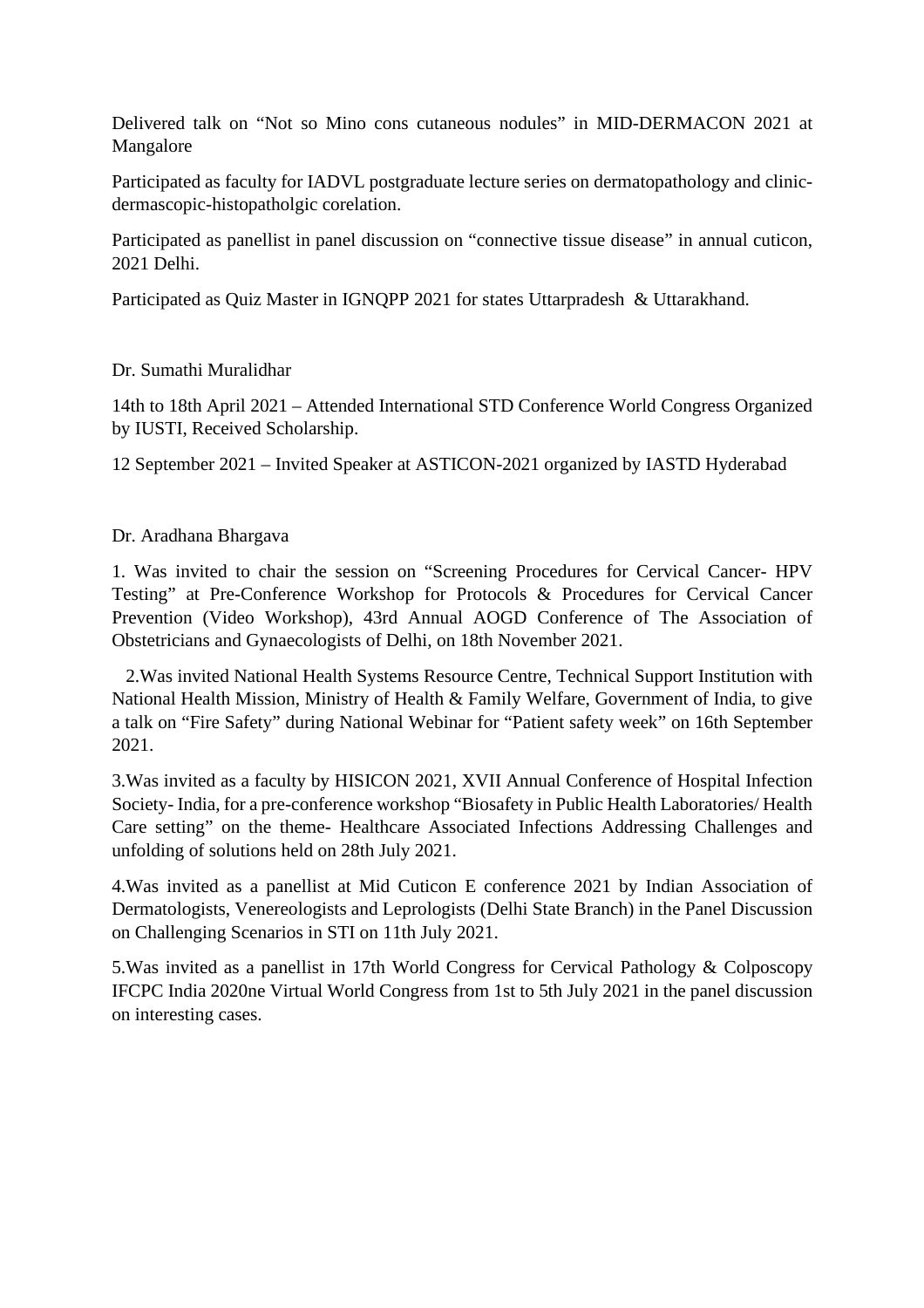# **Department of Forensic Medicine and Toxicology**

**Conferences** 

Dr. S.K. Tandon, Consultant Professor & Head:

FORENSIC MEDICON 2021 – IAFM Cuttack. 42nd Annual National Conference of Indian Academy of Forensic Medicine: Forensic Medicon 2021. Cuttack (Virtual).

Dr. Anil Kumar Mittal, Director Professor:

FORENSIC MEDICON 2021 – IAFM Cuttack. 42<sup>nd</sup> Annual National Conference of Indian Academy of Forensic Medicine: Forensic Medicon 2021. Cuttack (Virtual).

Dr. G.A. Sunil Kumar Sharma, Director Professor:

FORENSIC MEDICON 2021 – IAFM Cuttack. 42<sup>nd</sup> Annual National Conference of Indian Academy of Forensic Medicine: Forensic Medicon 2021. Cuttack (Virtual).

Dr. Manish Kumath, Professor:

FORENSIC MEDICON 2021 – IAFM Cuttack. 42<sup>nd</sup> Annual National Conference of Indian Academy of Forensic Medicine: Forensic Medicon 2021. Cuttack.

Dr. Monisha Pradhan, Professor:

Invited as guest speaker at the 43rd Annual AOGD Conference, pre-conference workshop held on 14th November 2021 to deliver a session on Medicolegal Concerns in Obstetrics & Gynaecology.

Dr. Mohit Gupta, Professor:

FORENSIC MEDICON 2021 – IAFM Cuttack. 42nd Annual National Conference of Indian Academy of Forensic Medicine: Forensic Medicon 2021. Cuttack.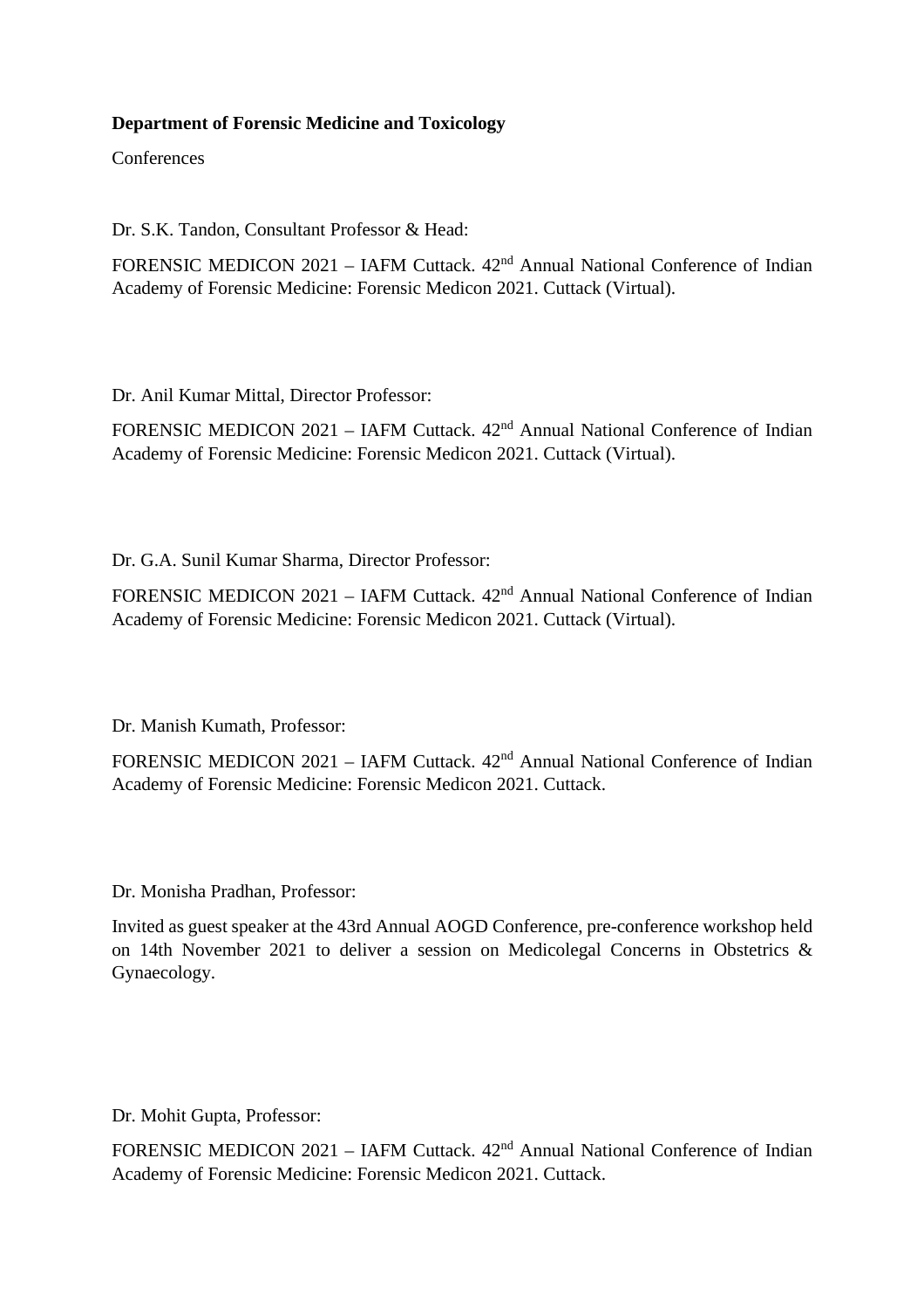Assault on Healthcare Workers: Ways to Overcome. Organized by Department of Forensic Medicine & Toxicology, AIIMS, Bibinagar, Hyderabad, 1/7/2021.

Toxicology and Radiology: An update in Current Medical Education organised by Kasturba Medical College, Manipal dated 15/9/2021

TOXOCON 15 - Annual conference of Indian Society of Toxicology, organised by Madurai dt December 2021.

Dr. Sanjay Kumar, Professor:

IAFM Conference, FORENSIC MEDICON 2021, 42nd Annual National Conference of Indian Academy of Forensic Medicine, organised by Department of Forensic Medicine & Toxicology, SCB Medical College, Cuttack, Odisha, from 22<sup>nd</sup> January to 24<sup>th</sup> January 2021.

FORENSIC COVIDCON 2021, 18<sup>th</sup> Conference of Indian Congress of Forensic Medicine  $\&$ Toxicology (I.C.F.M.T.)  $\&$  5<sup>th</sup> Conference of Society for Prevention of Injuries  $\&$  Corporal Punishment (S.P.I.C.), organised by Department Of Forensic Medicine & Department of General Medicine Pandit Jawahar Lal Nehru Govt. Medical College & Hospital Chamba (H.P), on 25th September 2021.

SIMLA 2021, the17th Annual International virtual Conference of South India Medico-Legal Association (SIMLA 2021) on 5th  $\&$  6<sup>th</sup> October 2021, organised by Department of Forensic Medicine & Toxicology, All India Institute of Medical Sciences, Bibinagar, Hyderabad.

Workshops, symposium, CME & webinar attended:

Dr. S.K. Tandon, Consultant Professor & Head:

Organised and chaired a pan India virtual Panel Discussion on Examination of Sexual Assault Survivor- Role of Forensic Medicine" On 29th October, 2021.

Dr. Anil Kumar Mittal, Director Professor:

Attended Webinar on "Forensic Practice during COVID-19 Pandemic (Delhi)" organised by Department of Forensic Medicine, VMMC  $\&$  Safdarjung Hospital, New Delhi on 31<sup>st</sup> July 2021.

Attended Training Programme on "Critical Thinking & Problem-Solving Techniques" on 25<sup>th</sup> October-26th October 2021 at ISTM online.

Organized a pan India virtual Panel Discussion on Examination of Sexual Assault Survivor-Role of Forensic Medicine" On 29th October, 2021.